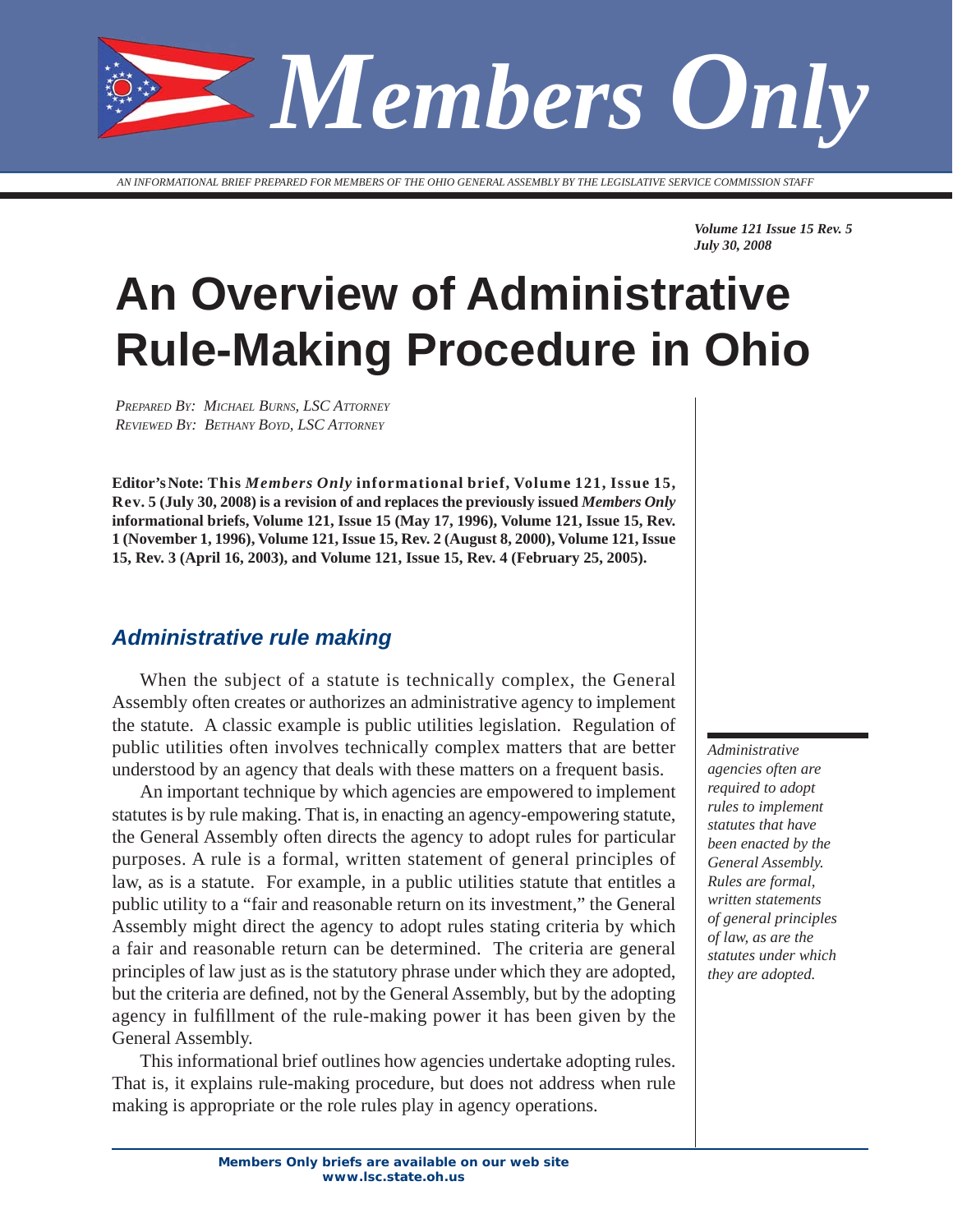# *Rule-making procedure in general*

*An administrative rule is law only after its adopting agency has put it through a statutorily prescribed rule-making procedure. There are two rule-making procedures, one in the Ohio Administrative Procedure Act, R.C. Chapter 119., and the other in R.C. 111.15. Which procedure applies to a rule is a matter of legislative choice, and depends upon whether public input to the rule-making process is considered important.*

*In rule making under R.C. Chapter 119., an agency gives public notice of its intention to adopt a rule and then holds a public hearing on the proposed rule. In rule-making under R.C. 111.15, an agency neither gives public notice nor holds a public hearing.*

An administrative rule can be effective as part of the law in Ohio only after its adopting agency has taken it through a statutorily prescribed rule-making procedure. While a rule is being taken through the rule-making procedure, it is called a "proposed rule." When the rule-making procedure has been completed, and the rule is to become effective as part of the law, it is called an "adopted rule."

There are two general statutory rule-making procedures: one in the Ohio Administrative Procedure Act, R.C. Chapter 119., and the other in R.C. 111.15. In general, if an agency is not required to follow the rulemaking procedure of R.C. Chapter 119., it is required to follow the rulemaking procedure of R.C. 111.15. (Compare R.C.  $111.15(A)(1)$  and (2) with R.C. 119.01(A) and (C).) Rules subject to adoption under R.C. Chapter 119. are called "119" rules. Rules subject to adoption under R.C. 111.15 are called "111" rules.

Whether an agency is required to follow the R.C. Chapter 119. or R.C. 111.15 rule-making procedure is a matter of legislative choice. The major difference between the two rule-making procedures is that R.C. Chapter 119. requires an agency to give public notice of its intention to adopt a rule and then to conduct a public hearing on the proposed rule. R.C. 111.15 does not impose a similar public notice and hearing requirement. Consequently, if it is thought important for an agency to consider public input in its rule making, the R.C. Chapter 119. rulemaking procedure is chosen. If, however, it is not thought important for an agency to consider public input in its rule making, the R.C. 111.15 rule-making procedure may be chosen. It probably is fair to say that the majority of rules are required to be adopted under the R.C. Chapter 119. rule-making procedure.

Special rule-making procedures apply to the Auditor of State (R.C. 117.20), to the Director of Job and Family Services in adopting unemployment compensation rules (R.C. 4141.14), to the Director of Development in adopting rules for the Energy Credit Program (R.C. 5117.02), to the Tax Commissioner and Board of Tax Appeals generally (R.C. 5703.14), and to "parity rules" giving state financial institutions the same powers as federal financial institutions (R.C. 1121.05, 1121.06, 1155.18, 1163.22, and 1733.412). Because of the specialized nature of these rule-making procedures, they are not discussed in the following overview.

# *Rules adopted under R.C. Chapter 119.*

In considering proposal of a 119 rule, an agency may appoint an advisory committee to advise the agency concerning the rule's development, and may otherwise consult with persons representing interests that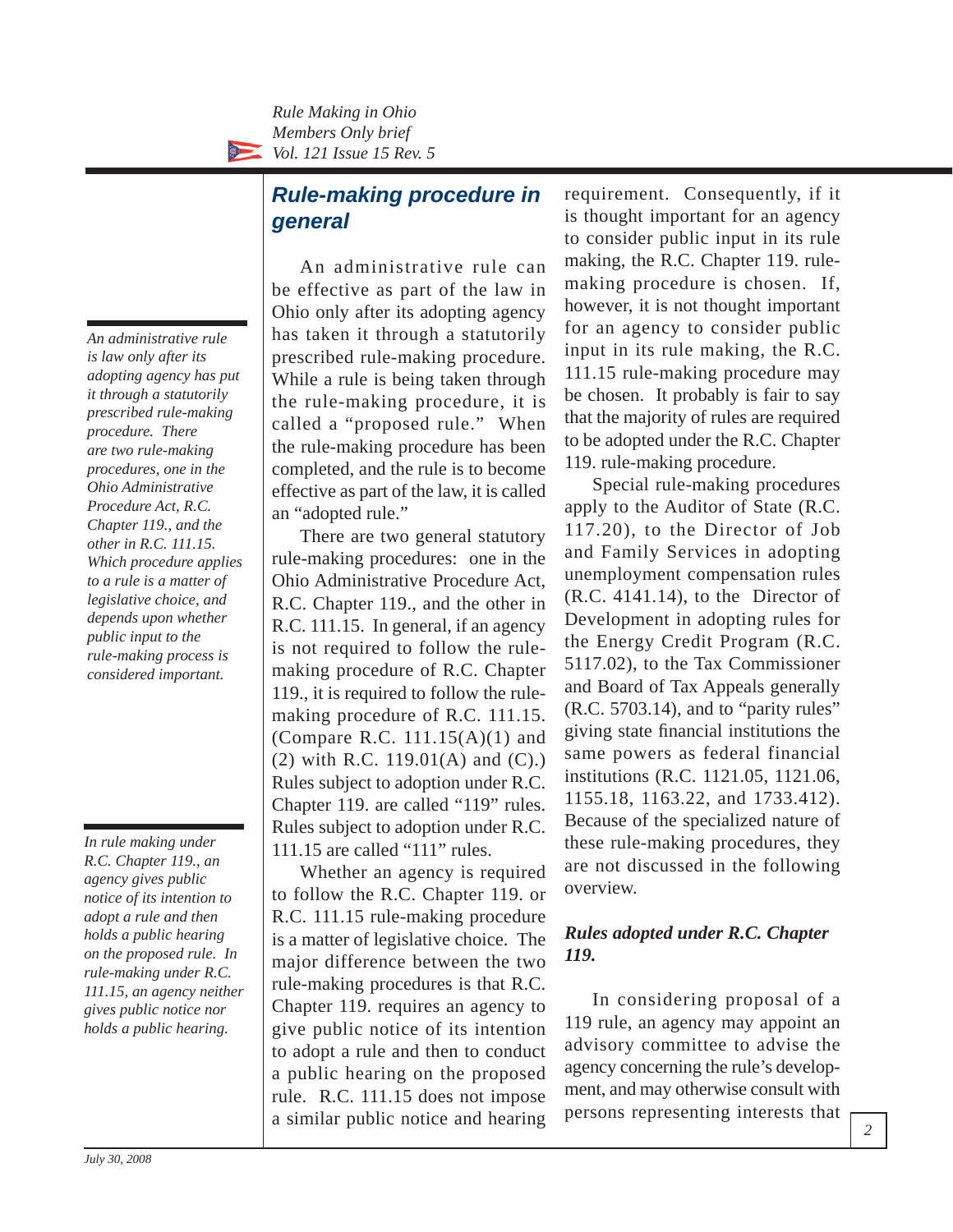would be affected by the rule were it actually to be proposed and adopted (R.C. 119.035).

When an agency intends to adopt a 119 rule, it proceeds as follows:

(1) The agency gives public notice of its intention to adopt the rule in the *Register of Ohio* at least 30 days before its scheduled hearing on the proposed rule (see below). The notice includes a synopsis of the proposed rule, a statement of the agency's reason or purpose for proposing the rule, and the date, time, and place of the hearing. (In addition to notice in the *Register of Ohio*, the agency also may give whatever other notice it reasonably considers necessary to ensure that all persons who will be subject to or affected by the rule will be constructively notified of its proposal.) (R.C. 119.03(A).)

(2) At least 65 days before adopting the rule, the agency files the notice, the proposed rule, and a rule summary and fiscal analysis (RSFA) of the proposed rule (see below) with the Secretary of State and the Legislative Service Commission (LSC) (R.C. 119.03(B) and 127.18). The agency also files the notice, proposed rule, and RSFA with the Joint Committee on Agency Rule Review (see below) (R.C. 119.03(H) and 127.18). Proposed 119 rules, together with their notices of intended adoption and RSFAs, are published in the *Register of Ohio*.(R.C. 119.03(A) and  $(B)$ .)

(3) The agency holds a public hearing on the proposed rule not earlier than the 31st nor later than the 40th day after its filing with the Secretary of State and LSC. At the hearing, a person affected by the proposed rule (or the person's attorney) may present the person's positions, arguments, and contentions, orally or in writing; offer and examine witnesses; and present evidence showing that the proposed rule, if adopted, will be unreasonable or unlawful. An agency also may permit a person to present positions, arguments, or contentions in writing for a reasonable period before, after, or both before and after the hearing. (R.C. 119.03(A) and (C).)

 $(4)$  Sixty-six days after filing the proposed rule, and if the time for legislative invalidation has expired (see below), the agency may adopt the proposed rule (R.C. 119.03(D)) and file it in final form (R.C.  $119.04(A)(1)$ ) and (2)). An adopted rule must be consistent with the synopsis included in the public notice that pertained to the rule as proposed (R.C. 119.03(D)).

(5) Finally, the agency makes a reasonable effort to inform those affected by the rule of its adoption and to have copies of the rule available for distribution to those requesting it (R.C. 119.03(E)). An adopted 119 rule takes effect as specified by the adopting agency, but not earlier than the 10th day after being filed in final form (R.C. 119.03(D) and  $119.04(A)(1)$ .

Adopted 119 rules are published in the *Register of Ohio*.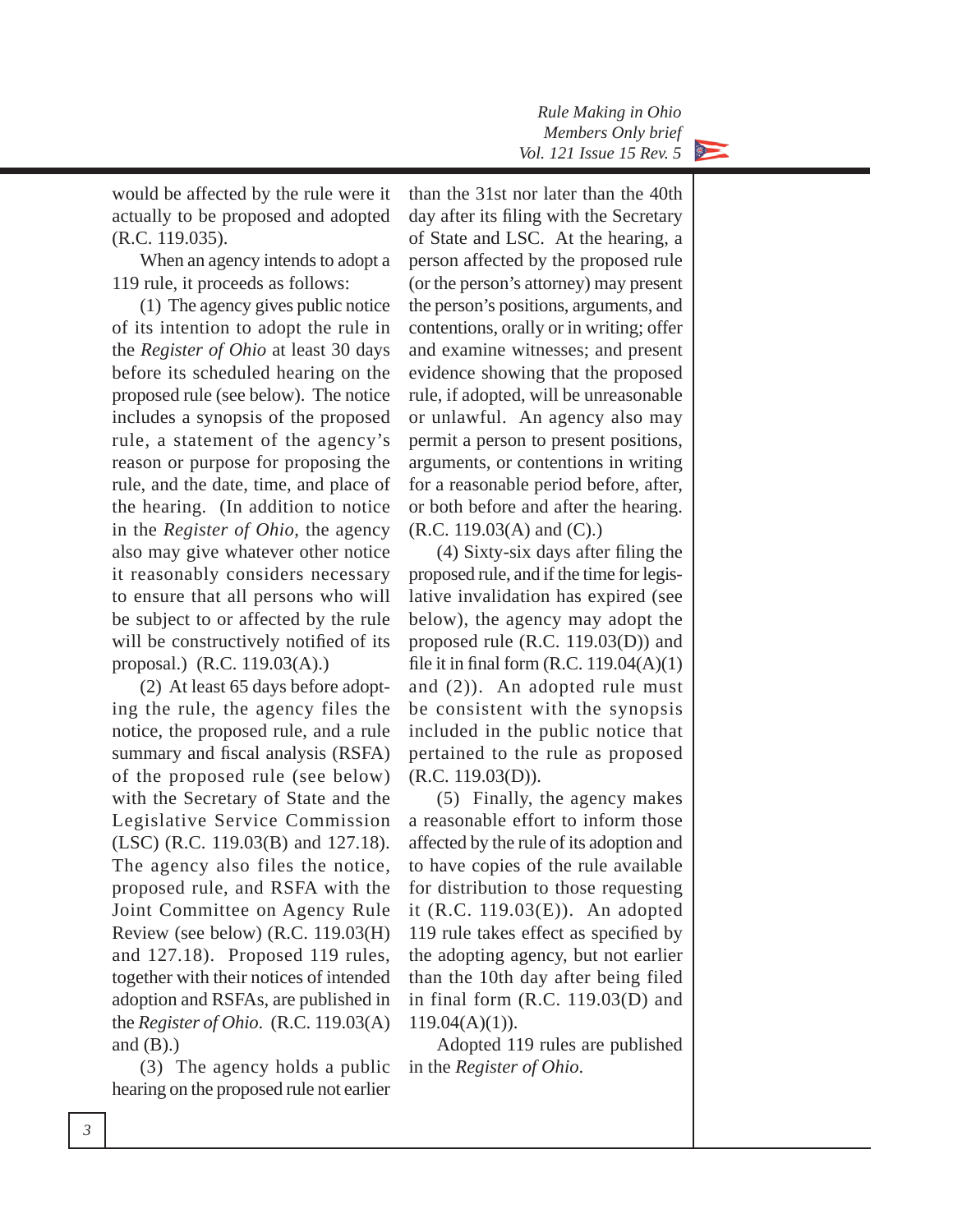#### *Emergency 119 rules*

*An agency may adopt rules on an emergency basis without complying with the normal rulemaking procedure. (Emergency rules adopted under R.C. Chapter 119. require the Governor's approval.) Emergency rules take effect immediately upon being fi led in fi nal form, but remain in effect for only 90 days unless they are readopted in compliance with the normal rule-making procedure.*

At the request of an agency, the Governor may suspend the normal 119 rule-making procedure for a particular 119 rule upon determining that an emergency exists. The agency may then immediately adopt the rule without complying with the notice, hearing, and other proposal requirements that normally apply in the adoption of 119 rules. An emergency 119 rule takes effect immediately upon being filed, but expires on the 91st day after its effective date unless, in the meantime, the agency has readopted the rule according to the normally applicable 119 rule-making procedure. (R.C. 119.03(F).)

Emergency 119 rules are published in the *Register of Ohio*.

#### *Rules adopted under R.C. 111.15*

Unless exempted from this requirement by R.C. 111.15(D), an agency that intends to adopt a 111 rule files copies of the proposed rule and a rule summary and fiscal analysis (RSFA) thereof with the Secretary of State and LSC at least 65 days before adopting the rule (R.C. 111.15(D) and (E)). Agencies do not give public notice of proposed 111 rules. Nor are proposed 111 rules subject to a public hearing. Consequently, the R.C. 111.15 rulemaking procedure sometimes is referred to as the "abbreviated rulemaking procedure."

If exempt from filing a 111 rule as a proposed rule, an agency may immediately adopt the rule and file it in final form  $(R.C. 111.15(B)(1))$ and (3)).

If, however, an agency is required to file a 111 rule as a proposed rule, it may not adopt the rule and file it in final form until the time for legislative invalidation has expired (see below) or earlier than the 66th day after the rule was filed as a proposed rule  $(R.C. 111.15(B)(1)$  and  $(3)$  and  $(D)$ ). An adopted 111 rule takes effect as specified by the adopting agency, but not earlier than the 10th day after being filed in final form (R.C. 111.15(B)(1) and (3)).

Proposed and adopted 111 rules, and RSFAs for proposed 111 rules, are published in the *Register of Ohio*.

#### *Emergency 111 rules*

An agency may immediately adopt an emergency 111 rule without complying with the proposal requirements that normally apply to 111 rules (R.C. 111.15(B)(2) and (3) and (D)(1)). (Unlike as is the case with emergency 119 rules, the Governor's authorization is not required.) An emergency 111 rule takes effect immediately upon being filed or on a later date and time specified by the adopting agency, but expires on the 91st day after its effective date—unless, in the meantime. the agency has readopted the rule according to the normally applicable 111 rule-making procedure (R.C. 111.15(B)(2)).

Emergency 111 rules are published in the *Register of Ohio*.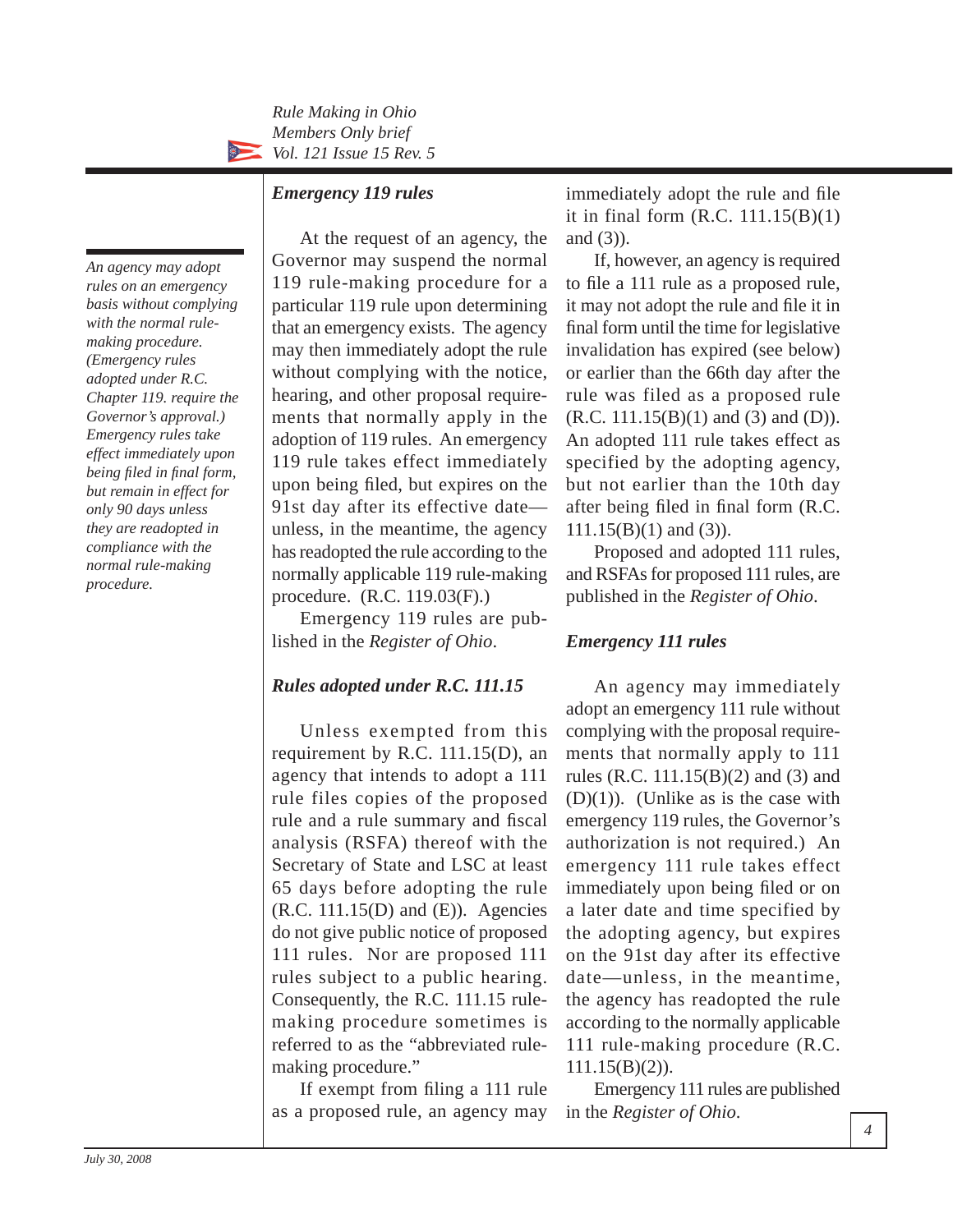# *Rule-making process guides*

Agencies that propose 119 rules publish guides to their rule-making processes to assist members of the public who participate, or who may wish to participate, in the agency's rule making. An agency's rule-making process guide includes: (1) a statement of the agency's regulatory mission, (2) a description of how the agency is organized to achieve its regulatory mission, (3) an explanation of rule making the agency is authorized or required to engage in to achieve its regulatory mission, (4) an explanation of the agency's rule-making process, (5) an indication of the points in the agency's rule-making process at which members of the public can participate, (6) an explanation of how members of the public can participate at each indicated point of participation, and (7) other information the agency reasonably concludes will assist mem bers of the public meaningfully to participate in the agency's rule making. An agency publishes its guide both as a printed pamphlet and electronically in the *Register of Ohio*. (The agency may charge a fee for its pamphlet guide; the fee cannot exceed the agency's cost of publishing and delivering the pamphlet.) An agency's failure to conform its rule-making process to its rule-making process guide is not cause for invalidating a rule adopted by the agency. (R.C. 119.0311.)

# *Rule Summary and Fiscal Analysis (RSFA)*

When an agency files a proposed 111 or 119 rule, or a rule for cyclical review after determining that the rule does not need amendment or rescission (see below), it also files a rule summary and fiscal analysis (RSFA) of the rule. An RSFA includes: (1) the agency's name, address, and telephone number, and the name and telephone number of an individual or office within the agency that has been designated to provide information about the rule, (2) the rule's Administrative Code rule number, (3) a brief summary of, and the legal basis for, the rule, including a citation to the statute that authorizes or requires the rule, the statute the agency intends to amplify or implement by adopting the rule, and the statute that prescribes the procedure, 111 or 119, under which the rule is being proposed or was adopted, (4) an estimate in dollars of the amount by which the rule would increase or decrease revenues or expenditures during the state's current fiscal biennium, (5) a citation identifying the appropriation that authorizes each expenditure necessitated by the rule, (6) a summary of the estimated cost to all directly affected persons of complying with the rule, (7) reasons why the rule is being proposed, (8) if the rule has a fiscal effect on school districts, counties, townships, or municipalities, an estimate in dollars

*Agencies that adopt 119 rules publish rule-making process guides to assist members of the public to participate in the agency's rule making.*

*An agency prepares a rule summary and fi scal analysis (RSFA) to accompany certain rule fi lings. An RSFA explains the rule and its expected effects.*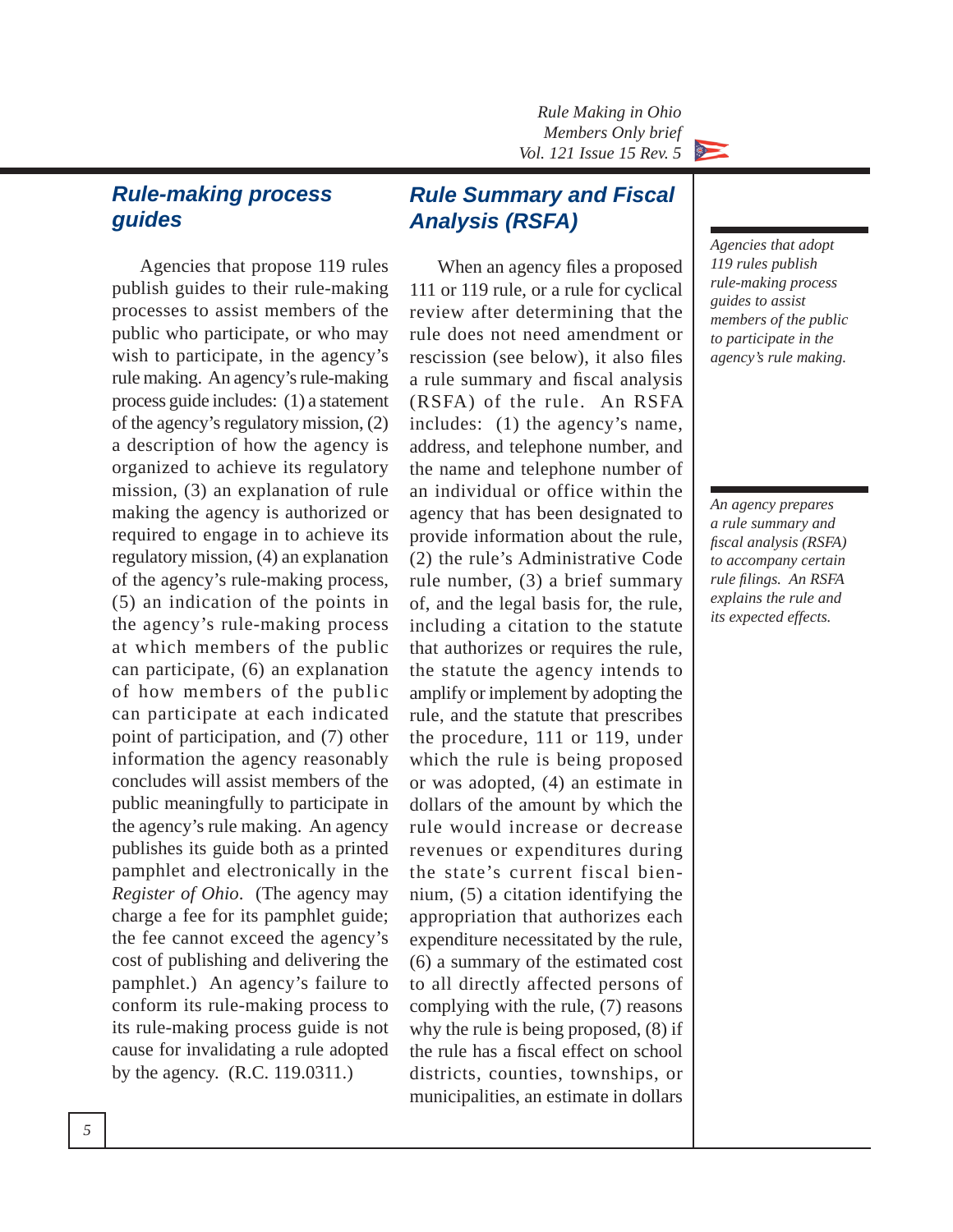*The Register of Ohio is an electronic gazette, published free on the Internet, that provides notice of and information about 111 and 119 rule making.*

of the cost of local compliance or, if dollars cannot be estimated, an explanation of why not, (9) if the rule has a fiscal effect on school districts, counties, townships, or municipalities that results from a federal requirement, an explanation that the rule conforms to the scope and intent of the federal requirement or, if the rule exceeds the federal requirement, an estimate of the excess cost, including specifically the excess cost for school districts, counties, townships, or municipalities and a justification of the excess cost,  $(10)$  if the rule has a fiscal effect on school districts, counties, townships, or municipalities, a comprehensive cost estimate that explains how the costs of compliance were calculated, identifies the major cost categories, explains the agency's and the affected governments' ability to pay for the rule's requirements, and states any impact the rule will have on economic development, (11) explanations regarding the public availability of text or material the rule incorporates by reference (see below), and (12) any other information the Joint Committee on Agency Rule Review (JCARR) considers necessary to make the rule or its fiscal effect fully understandable. An agency prepares the RSFA on a form JCARR prescribes (see below). (R.C. 127.18.)

# *Register of Ohio*

The *Register of Ohio* is an electronic gazette published free of charge by LSC on the Internet (R.C.

103.051): http://www.registerofohio. state.oh.us. (A "gazette" is an official publication that gives official notice and provides official information.) Statutorily required publication of rule-making and rule-related documents in only the *Register of Ohio* is legally sufficient to give notice of the content of the documents to persons who are subject to or affected by the content. Until a document that is statutorily required to be published in the *Register of Ohio* is so published, its content is not valid against a person who does not have actual knowledge of the content. (R.C. 119.037.) The several rulemaking and rule-related documents that are published in the *Register of Ohio* are identified throughout this brief.

# *Review of proposed rules*

Proposed rules, whether subject to the 111 or 119 rule-making procedure, may be subject to review as explained in the following paragraphs. If a rule is subject to such a review, copies of the rule (and, in the case of a proposed rule, copies of its rule summary and fiscal analysis (RSFA)) are filed with the reviewing agencies at the same time they are filed with the Secretary of State and LSC. In addition, the statutes that specifically apply to an agency may make that agency's proposed rules subject to review by authorities in addition to those described below—for example, by a board that oversees the agency.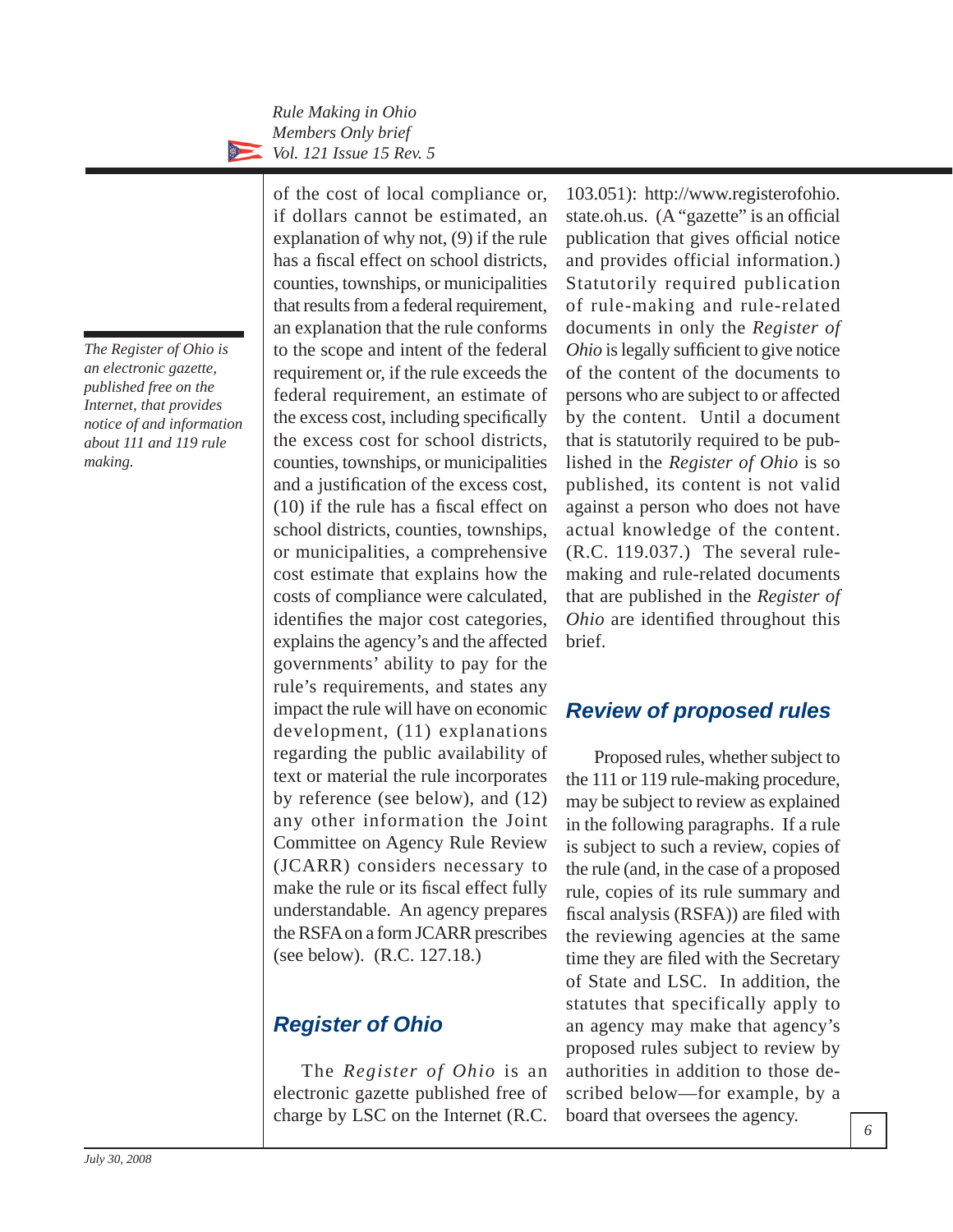*Rule Making in Ohio Members Only brief Vol. 121 Issue 15 Rev. 5*  $\frac{1}{2} \sum_{i=1}^{n} \frac{1}{i} \sum_{j=1}^{n} \frac{1}{j} \sum_{j=1}^{n} \frac{1}{j} \sum_{j=1}^{n} \frac{1}{j} \sum_{j=1}^{n} \frac{1}{j} \sum_{j=1}^{n} \frac{1}{j} \sum_{j=1}^{n} \frac{1}{j} \sum_{j=1}^{n} \frac{1}{j} \sum_{j=1}^{n} \frac{1}{j} \sum_{j=1}^{n} \frac{1}{j} \sum_{j=1}^{n} \frac{1}{j} \sum_{j=1}^{n} \frac{1}{j} \sum_{j=1}^{n$ 

#### *Legislative review*

Proposed rules are subject to legislative review and possible invalidation under the following statutes unless they are exempted from legislative review under that or another specially applicable statute:

| Proposed 111 rules<br>R.C. 111.15(D) |
|--------------------------------------|
| Proposed 119 rules<br>R.C. 119.03(H) |

The legislative review procedure itself is set forth in R.C. 119.03(I).

A joint legislative committee, the Joint Committee on Agency Rule Review (JCARR), is primarily responsible for reviewing proposed rules. JCARR does not, however, have authority to invalidate proposed rules. This authority is vested solely in the General Assembly. JCARR's authority is principally to recommend that the General Assembly invalidate a proposed rule.  $(R.C. 101.35.)$ 

JCARR may recommend invalidation if it finds any of the following with respect to a proposed rule: (1) the agency exceeded the scope of its statutory authority in proposing the rule,  $(2)$  the proposed rule conflicts with another rule adopted by the same or a different agency, (3) the proposed rule conflicts with the legislative intent in enacting the statute under which the agency proposed the rule, (4) the agency failed to prepare a complete and accurate rule summary and fiscal analysis (RSFA) of the proposed rule as required by R.C. 121.24 or

127.18, or (5) if the proposed rule incorporates a text or other material by reference, either the agency has failed to file the incorporated text or other material with JCARR or the incorporation by reference fails to meet the standards governing incorporations by reference in rules (see below)  $(R.C. 119.03(I)(1)).$ 

JCARR holds a public hearing on a proposed rule not earlier than the 41st day after the proposed rule was filed with it (R.C.  $119.03(I)(1)$ ).

JCARR has special authority with respect to proposed rules that have a fiscal effect on school districts, counties, townships, or municipalities. In lieu of making a recommendation that the General Assembly invalidate such a proposed rule because the rulemaking agency failed to prepare a complete and accurate RSFA, JCARR may issue, on a one-time basis, a written order requiring the agency to revise the RSFA and refile it with the proposed rule. If JCARR issues that written order, the order takes immediate effect and the rule-making agency is prevented from instituting or continuing proceedings to adopt the proposed rule until the agency revises and refiles the RSFA along with the proposed rule. If JCARR determines that the revised RSFA is still inaccurate or incomplete, it is required to recommend that the General Assembly invalidate the proposed rule.  $(R.C. 119.03(I)(4))$ 

The General Assembly may invalidate a proposed rule not later than the 65th day after the *original*  version of the proposed rule was filed

*A rule is subject to invalidation by the General Assembly if: it is not accompanied by a complete and accurate rule summary and fi scal analysis; it improperly incorporates a text or other material by reference; it confl icts with another rule; it exceeds the scope of the statute that authorizes its adoption; or it confl icts with the legislative intent of the statute that authorizes its adoption.*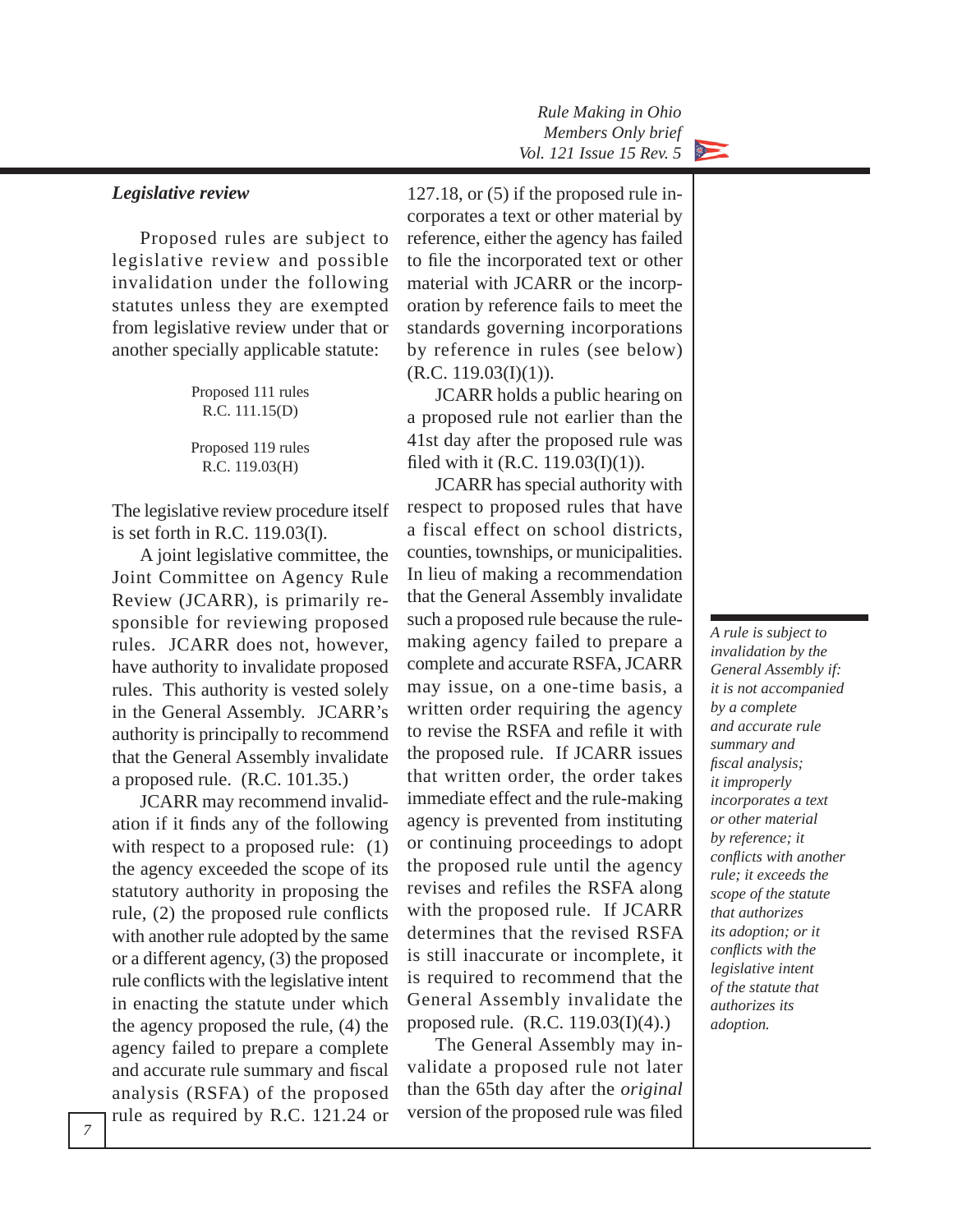> with JCARR. If, however, a revised version of a proposed rule is filed more than 35 days after the original version of the proposed rule was filed with JCARR, the General Assembly may invalidate the proposed rule not later than the 30th day after the *revised*  version was filed. Moreover, if, after JCARR recommends invalidation, the Senate and House of Representatives do not, within the time remaining for legislative invalidation, hold at least five sessions at which a quorum is present, the time for invalidation is extended until both houses have held five such sessions. (R.C.  $119.03(I)(1)$ .)

> An agency is prohibited from adopting a proposed rule that has been legislatively invalidated (R.C.  $119.03(I)(3)$  and from proposing or adopting any version of a rule that has been legislatively invalidated for the duration of the General Assembly that invalidated the rule unless such a proposal or adoption is specifically authorized by that same General Assembly through the adoption of a concurrent resolution (R.C.  $119.03(I)(3)$ ).

## *Cyclical review by an agency of its adopted rules at fi ve-year intervals*

An agency is required to assign a "review date" to each of its adopted rules that was subject to legislative review as a proposed rule (see above). Review dates are scheduled so that the agency cyclically reviews each of its rules at not longer than fiveyear intervals, and so that approximately one-fifth of the agency's rules are reviewed each year (R.C. 111.15(B)(1), 119.032(B), and  $119.04(A)(1)$ ). If an agency fails to assign a review date to a rule, or assigns a review date that exceeds a five-year interval, the review date then is five years after the rule's effective date  $(R.C. 111.15(B)(1),$ 119.032(E)(2), and 119.04(A)(1)).

An agency's cyclical review of a rule, commonly referred to as "fiveyear review" or "119.032 review," is for the purpose of determining (1) whether the rule should be continued without amendment, be amended, or be rescinded, taking into consideration the purpose, scope, and intent of the statute under which the rule was adopted, (2) whether the rule needs amendment or rescission to give more flexibility at the local level, (3) whether the rule needs amendment or rescission to eliminate unnecessary paperwork, (4) if the rule incorporates a text or other material by reference, whether the incorporation by reference meets the standards governing incorporations by reference in rules and whether the incorporated text or other material has been made available to the public (see below), and (5) whether the rule duplicates, overlaps, or conflicts with other rules (R.C. 119.032(C)). In making its cyclical review, the agency is required generally to consider the continued need for the rule, any complaints or comments received concerning the rule, and any relevant factors that have changed in the

*At intervals not exceeding fi ve years, an agency is required to review each of its adopted rules that was subject to legislative review to determine if the rule requires amendment or rescission to conform better to the General Assembly's delegation of rule-making authority; to improve local flexibility; to reduce paperwork; to eliminate duplication,*   $overlap, or conflict$ *with other rules; and to ensure matter has been properly incorporated by reference.*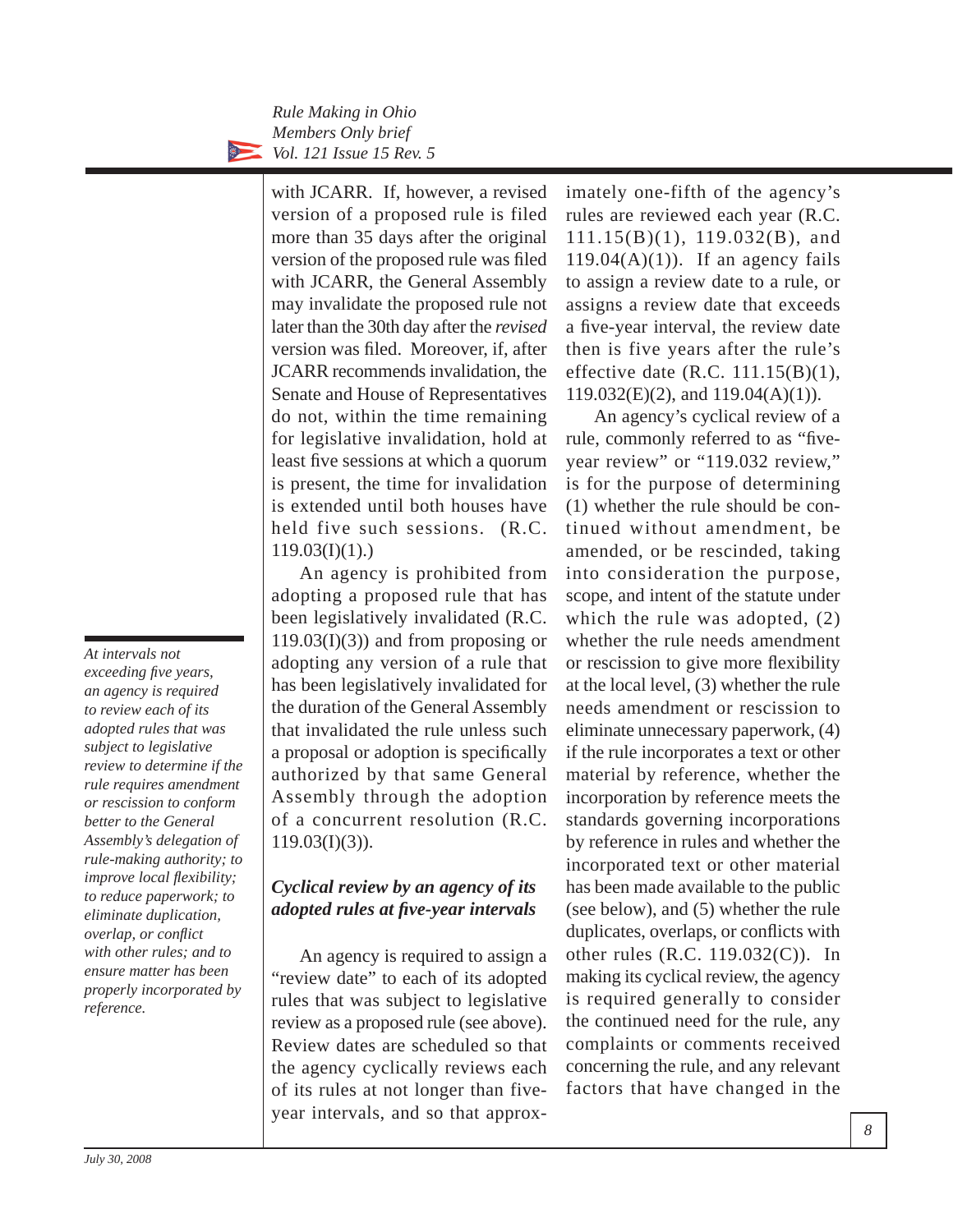

subject matter area affected by the rule (R.C. 119.032(D)).

If, as a result of its review, the agency determines that a rule needs to be amended or rescinded, it is required to file the rule as amended or rescinded on or before the rule's review date (R.C. 119.032(E)(5)). The agency is required to assign a new review date to a rule that is so amended, so that it will again be reviewed within five years (R.C. 111.15(B)(1) and 119.04(A)(1)).

If, on the other hand, as a result of its review, the agency determines that a rule does not need to be amended or rescinded, it is required, on or before the rule's review date, to file the following with JCARR, the Secretary of State, and LSC: a copy of the rule, a statement of the agency's determination, and a rule summary and fiscal analysis (RSFA) of the rule. The agency assigns a new review date to the rule so that it will again be reviewed within five years. JCARR gives public notice of the agency's determination for four consecutive weeks in the *Register of Ohio* (R.C. 119.032(E)(2)).

During the 90-day period following its receipt of notice that an agency has reviewed a rule and determined that the rule does not need amend ment or rescission, but after the four-week notice period has ended, JCARR, by two-thirds vote of its members present, may recommend that the General Assembly adopt a concurrent resolution invalidating the rule if (1) the agency improperly applied the review criteria described

above in reviewing the rule and in recommending its continuance without amendment or rescission,  $(2)$  the agency failed to file proper notice with JCARR concerning its review of the rule, or (3) if the rule incorporates a text or other material by reference, the agency failed to file the incorporated text or other material with JCARR or failed to make it available to the public, or the incorporation by reference fails to meet the standards governing incorporations by reference in rules (see below) (R.C. 119.032(E)(3) and (G)). If JCARR does not make such a recommendation during the 90-day period, the rule continues in effect until its next review date (R.C.  $119.032(E)(4)$ ).

JCARR, after giving the agency an opportunity to show cause, and by majority vote of its members who are present, may recommend that the General Assembly adopt a concurrent resolution invalidating a rule if the agency fails to provide notice to JCARR as explained above or fails to take any other action required by the cyclical review law with respect to the rule (R.C. 119.032(F) and (G)).

Cyclical review does not apply to rules that are exempt from legislative review; to rules adopted by the Department of Taxation; to rules adopted by the several state institutions of higher education; or to rules that are consistent with and equivalent to the form required by, and within the minimum scope and intent of, a federal law (R.C.  $111.15(A)(1)$ , 119.032(A)(3), and 119.04(A)(1)).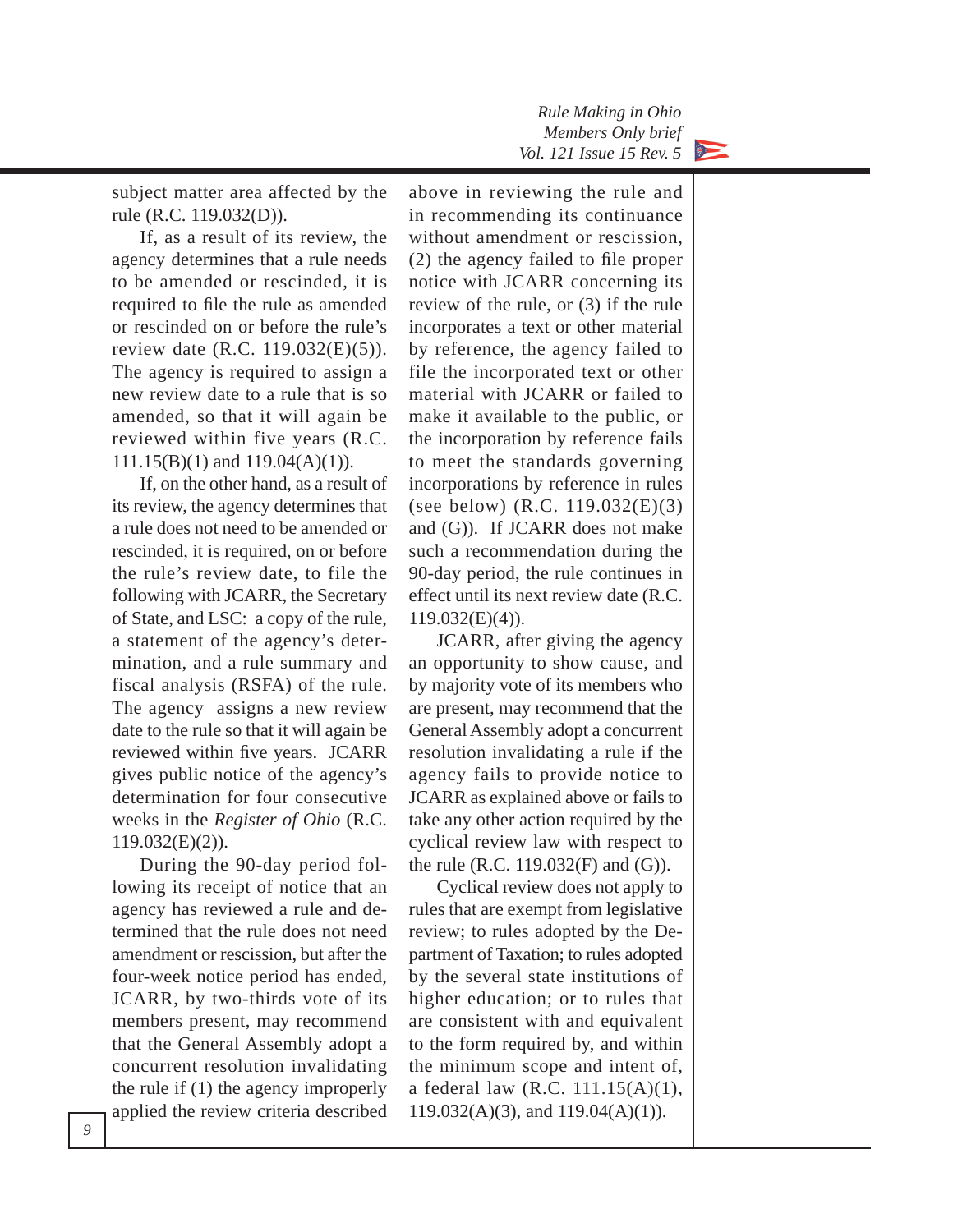*Rule Making in Ohio Members Only brief*  $\sum_{i=1}^{n}$ *Vol. 121 Issue 15 Rev. 5*

#### *LSC review*

LSC reviews adopted rules to ensure that they have been drafted in compliance with the drafting requirements set forth in the LSC *Rule Drafting Manual* (R.C. 103.05(A), 111.15(B)(3), and 119.04(A)(2); A.C. 103-3-01 and 103-3-02). Although not required to do so, LSC also reviews proposed rules informally for the same purpose.

#### *Small business review*

Proposed rules are subject to special, additional rule-making procedures under R.C. 121.24 if they qualify as rules affecting "individuals," "small businesses," or "small organizations." An agency that proposes such a rule prepares a rule summary and fiscal analysis (RSFA) of the proposed rule (R.C.  $121.24(B)(1)$  and  $127.18$ ); files a copy of the proposed rule and RSFA with the Office of Small Business (R.C.  $121.24(B)(2)$ ; and otherwise makes available to any person, copies of the proposed rule, RSFA, and any other information in its possession relevant to the proposed rule  $(R.C. 121.24(E)).$ The chairpersons of the legislative committees of the House and Senate having jurisdiction over individuals, small businesses, and small organizations, and any other person having an interest in the proposed rule, may comment to the agency or to JCARR upon the expected effect of a proposed rule upon individuals, small businesses, or small organizations. And the chairpersons of the legislative committees of the House and Senate having jurisdiction over individuals, small businesses, and small organizations may require an officer or employee of an agency to appear before the committee and answer questions and produce information concerning the expected effect of a proposed rule upon individuals, small businesses, or small organizations. (R.C. 121.24(B)(3).) The agency is required to consider and revise the proposed rule in light of any comments before adopting the proposed rule (R.C. 121.24(B)(4)).

Rules that affect individuals, small businesses, or small organizations are subject to periodic review by the adopting agency at five-year intervals. An agency reviewing such a rule determines whether the rule should be revised or rescinded so as to minimize its economic impact upon individuals, small businesses, or small organizations. This review, which applies to rules that are not otherwise subject to cyclical review as described above, appears to be cumulative to that cyclical review. In other words, if a rule being cyclically reviewed as described above affects individuals, small businesses, or small organizations, then simultaneous review for the purpose described here also is required. (R.C. 121.24(D).)

#### *Department of Aging review*

Proposed rules are subject to review and comment by the Department of Aging if they

*LSC reviews rules to ensure they have been prepared in compliance with technical drafting requirements.*

*Rules that affect "individuals," "small businesses," and "small organizations" are subject to special, additional rule-making and review procedures.*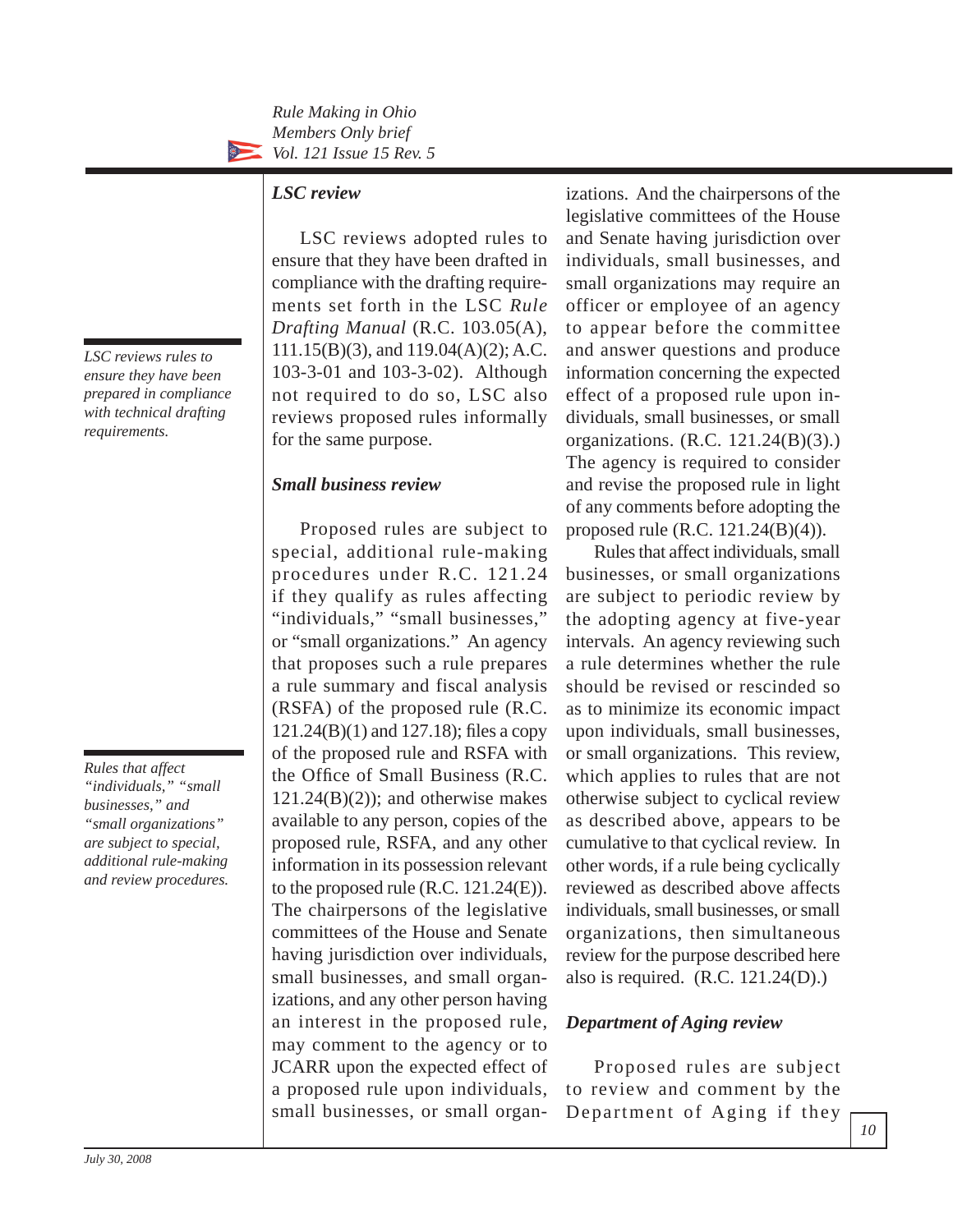"primarily [affect] persons sixty years of age or older." An agency that does not revise a proposed rule in light of the Department's comments is required to inform the Department of its decision and the reasons therefor. (R.C. 173.01(C).)

#### *Open meetings*

In addition to the above review provisions, R.C. 121.22, the Open Meetings (or "Sunshine") Act, requires proposed rules to be deliberated upon and adopted in meetings that are open to the public unless covered by a specific exemption from the open meetings requirement.

# *Incorporations by Reference in Rules*

#### *Defi nition of "incorporation by reference"*

An agency incorporates a text or other material into a rule by reference when it states in the rule that a text or other material not contained in the rule is to be treated as if it were contained in the rule (R.C. 121.72). The following are excluded from this definition and, to the extent excluded, from the special standards that govern incorporation by reference: (1) a rule that incorporates by reference a Revised Code section, an Ohio uncodified statute, or a rule in the Administrative Code (R.C. 121.76(A)), (2) an internal management rule  $(R.C. 121.76(B)(1)),$  (3) a rule that incorporates by reference a text or other material that is necessary to obtain or to maintain authorization of a federally delegated program in Ohio or that is necessary to maintain compliance with federal requirements in order to receive federal funds for a federally funded program (R.C. 121.76(B)(2)), and (4) a rule that incorporates any of the following by reference, but only if the reference consists of a citation that will be intelligible to the persons who reasonably can be expected to be affected by the rule and that identifies the particular edition or other version of the incorporated text or other material: (a) a United States Code section, (b) an uncodified federal statute, but only if it has been appended as a legislative note to a section in the United States Code, (c) an Ohio act in the Laws of Ohio or a federal act in the Statutes at Large, (d) a regulation in the Federal Register or Code of Federal Regulations, or (e) a text or other material, including generally accepted industry standards, that is generally available to the persons who reasonably can be expected to be affected by the rule (R.C. 121.75).

#### *Access to matter incorporated by reference*

When an agency incorporates a text or other material into a rule by reference, it explains in the rule how persons who reasonably can be expected to be affected by the rule can obtain copies of the incorporated text



*Rules that primarily affect persons 60 years of age or older are subject to review and comment by the Department of Aging.*

*Rules are deliberated upon and adopted in meetings open to the public.*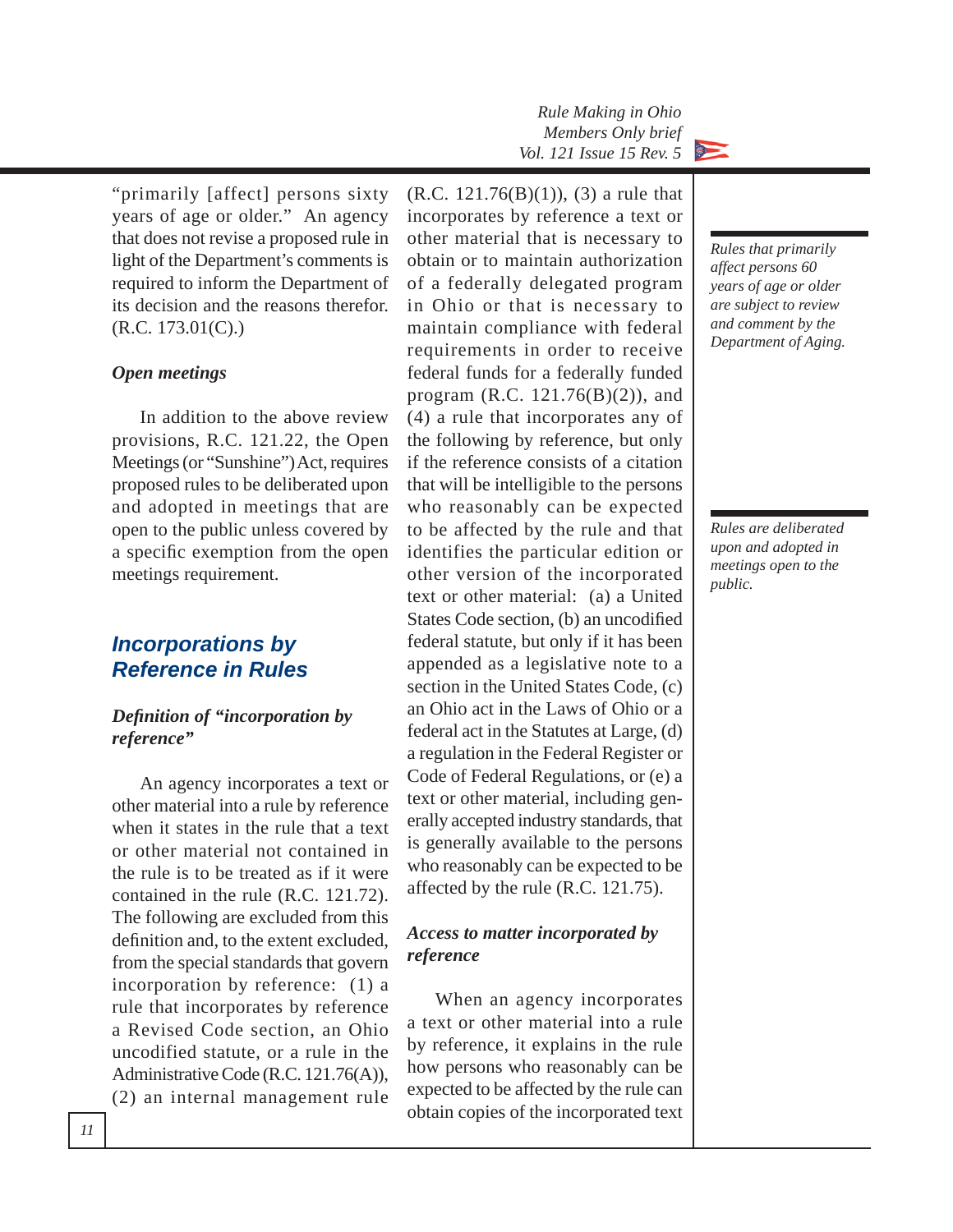*An agency incorporates a text or other material into a rule by reference when it states in the rule that a text or other material not contained in the rule is to be treated as if it were contained in the rule. Subject to signifi cant exceptions, special standards govern incorporations by reference.*

or other material (R.C. 121.72). The agency then makes the incorporated text or other material available to the public by either (1) depositing one complete and accurate copy of the incorporated text or other material in each of five depository libraries that have been designated by the State Library Board or (2) displaying a complete and accurate copy of the incorporated text or other material on a web site maintained or made available by the agency (R.C. 121.74).

# *JCARR review of incorporations by reference*

When an agency proposes a rule that incorporates a text or other material by reference, or files a rule that incorporates a text or other material by reference for cyclical review after determining that the rule does not need amendment or rescission (see above), it files one complete and accurate copy of the incorporated text or other material in electronic form with the Joint Committee on Agency Rule Review  $(JCARR)$ . (An agency may file an incorporated text or other material in print form with JCARR if filing it electronically would be infeasible. And if an agency proposes the rescission of a rule that incorporates a text or other material by reference, the agency is not required to file the incorporated text or other material with JCARR if doing so is infeasible.) (R.C. 121.73(A).) JCARR reviews incorporations by reference and, as

explained above, may recommend invalidation of the rule if the incorporated text or other material has not been filed with JCARR, the incorporation by reference fails to meet the standards for incorporation by reference, or the incorporated text or other material has not been made available to the public.

In addition to the explanations described above, the rule summary and fiscal analysis (RSFA) that ac companies a proposed rule, or that accompanies a rule that is submitted for cyclical review after a determination that its amendment or rescission is not needed, may include one or more of the following explanations if the rule incorporates a text or other material by reference: (1) if the agency claims the rule is excluded from the definition of "incorporation by reference" because a text or other material it incorporates by reference is generally available to persons who reasonably can be expected to be affected by the rule (exclusion 4(e) above), an explanation of how the incorporated text or other material is generally available to those persons (R.C. 127.18(B)(11)), (2) if it was infeasible for the agency to file an incorporated text or other material electronically, an explanation of why filing the incorporated text or other material electronically was infeasible (R.C. 127.18(B)(12)), or (3) if the rule is being rescinded and it was infeasible for the agency to file an incorporated text or other material, an explanation

*JCARR reviews incorporations by reference and may recommend invalidatioin of a proposed rule that incorporates matter by reference under certain circumstances.*